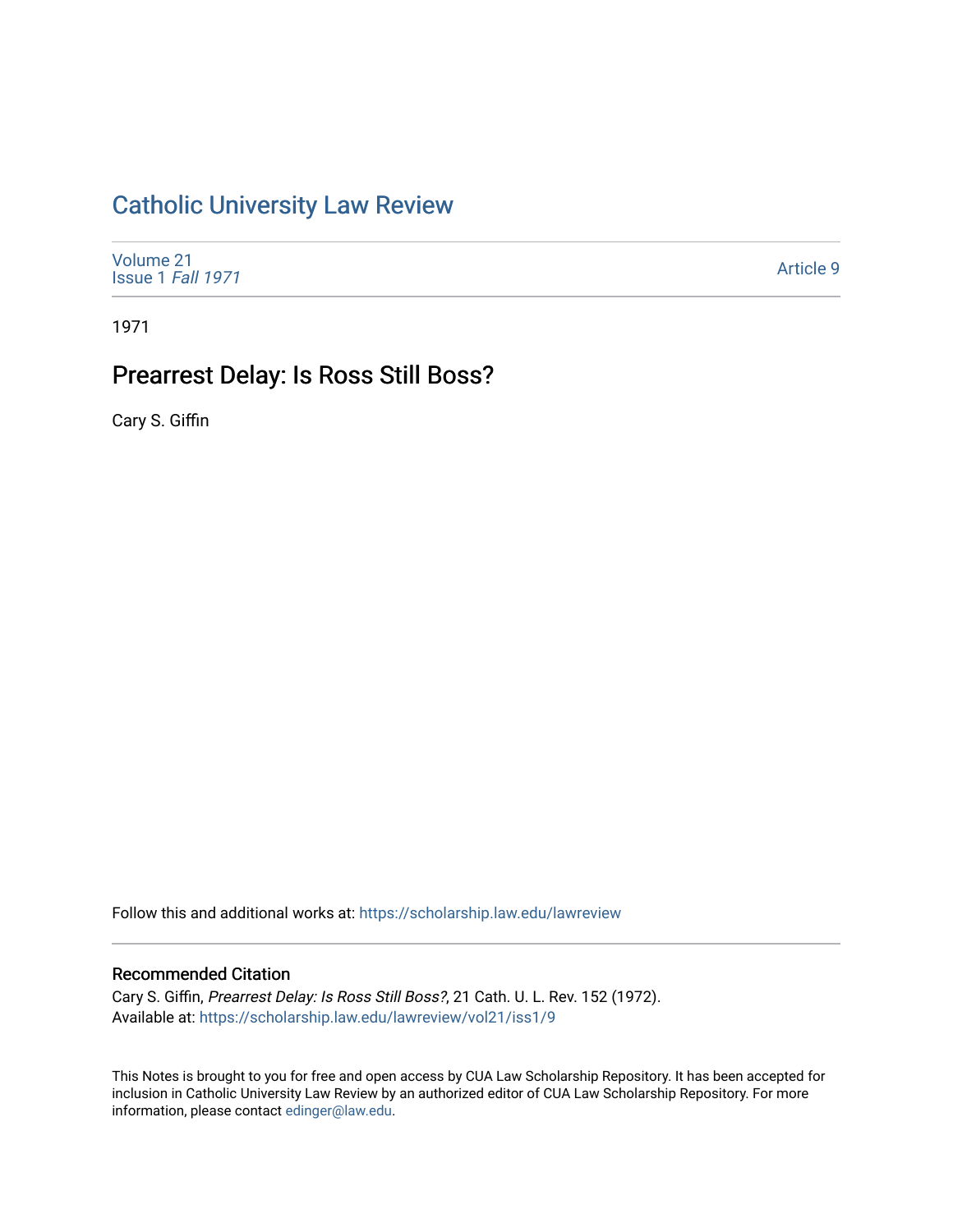### Prearrest Delay: Is *Ross* Still Boss?

The right to a speedy trial is within the scope of protection afforded **by** the sixth amendment' and Rule **48(b)2** of the Federal Rules of Criminal Procedure. This protection has traditionally been limited to postarrest situations.' In the **1965** case of *Ross v. United States,'* the United States Court of Appeals for the District of Columbia dismissed an indictment against a criminal defendant because an unreasonable and prejudicial prearrest delay violated the fifth amendment due process rights of the defendant. Although some groundwork for such a startling decision had previously been laid **by** various federal courts around the country <sup>5</sup>*Ross* was unprecedented. With the announcement of *Ross,*

2. **FED.** R. **CRIM:.** P. **48(b)** provides:

Dismissal  $\cdots$ 

**(b) By** Court. **If** there is unnecessary delay in presenting the charge to a 'grand jury or in filing an information against a defendant who has been held to answer to the district court, or if there is unnecessary. delay in bringing a defendant to trial, the court may dismiss the indictment, information or complaint.

3. Both the sixth amendment and **FED.** R. CRIM. P. 48(b) have been traditionally applied to delays occurring after indictment, or to delays occurring between arrest and indictment. See, e.g., Kroll v. United States, 433 F.2d 1282 (5th Cir. 1970); Estrella v. United States, 429 F.2d 397, 400 (9th Cir. 1970); United States v. Grayson, 416 F.2d 1073, 1076 (5th Cir. 1969), cert. denied, 396 U.S. 1059 (1970); Benson v. United States, 402 F.2d 576 (9th Cir. 1968); United States v. Feinberg, 383 F2d 60, 65 (2d Cir. 1967); Terlikowski v. United States, 379 F.2d 501, 505 (8th Cir. 1967); Nickens v. United States, 323 F.2d 808, 809 (D.C. Cir. 1963), cert. denied, 379 U.S. 905 (1964); Harlow v. United States, 301 F.2d 361 (5th Cir.), cert. denied, 371 U.S. 814 (1962); Hoopengarner v. United States, 270 F.2d 465 (6th Cir. 1959); Parker v. United States, 252 F.2d 680, 681 (6th Cir.), *cert.* denied 356 U.S. 964 (1958). There have been three basic arguments against the inclusion of preprosecution delays within the scope of a right to speedy trial: (I) the statute of limitations should be the exclusive control over preprosecution delays; (2) the "potential defendant" is not yet an "accused" and therefore has not been restricted by any criminal sanctions (i.e., deprivation of liberty, property, and dignity); (3) a handicap to law enforcement authorities would ensue in their efforts to apprehend criminals. For an excellent discussion and rebuttal of these arguments, see, 20 **STAN.** L. REv. 476, 490 (1968).

4. Ross v. United States, 349 F.2d 210 (D.C. Cir. 1965).

5. Simmons v. United States, 338 F.2d 804 (2d Cir. 1964), cert. denied, 380 U.S. 983 (1965), stated that a violation of due process could arise in a prearrest delay situation if it was prejudicial, purposeful or oppressive, and caused **by** the deliberate act of the government. See also Nickens v. United States, 323 F.2d 808, 810 n.2 (D.C. Cir. 1963); Hardy v. United States, 343 F.2d 233,

I. U.S. **CONST.** amend. VI provides:

In all criminal prosecutions, the accused shall enjoy the right to a speedy and public trial, by an impartial jury of the State and district wherein the crime shall have been committed, which district shall have been previously ascertained by law, and to be informed of the nature and cause of the accusation; to be confronted with the witnesses against him; to have compulsory process for obtaining witnesses in his favor, and to have the Assistance of Counsel for his defence. [Emphasis added].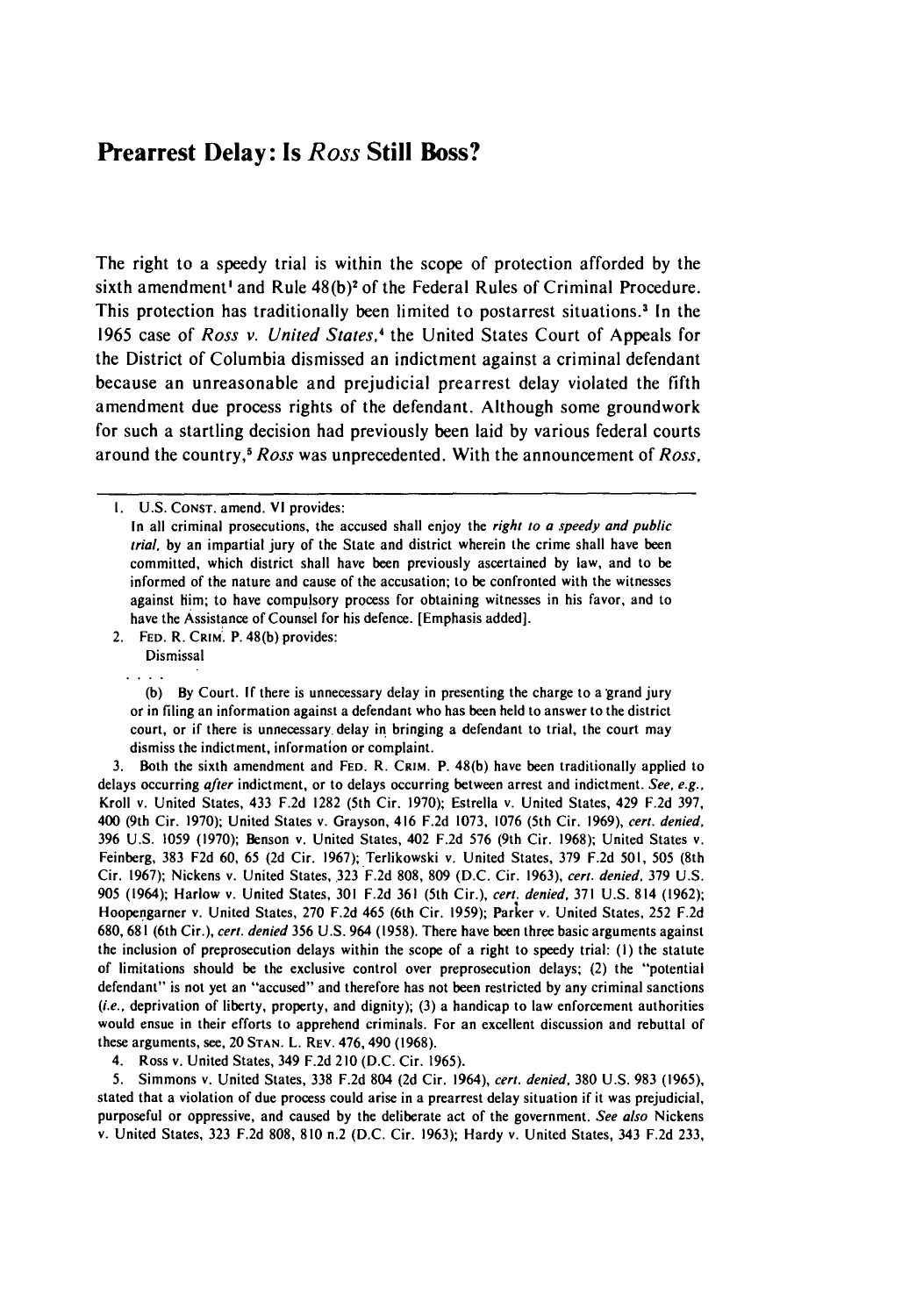the fifth amendment due process clause' now provided prearrest protection for potential defendants against unreasonable and prejudicial delay in bringing criminal charges, even though such charges were brought within the period allowed by the applicable statute of limitations.<sup>7</sup>

This article will explore the reasons for and the result of prearrest delay and, after discussing the *Ross* precedent, will delineate the *Ross-type* cases in all the federal circuits and thus hopefully establish a comprehensible trend.

#### *Why Prearrest Delays?*

When discussing prearrest delays, clarity demands that we classify the topic under two general headings-undercover situations and nonundercover situations. The former category will encompass the vast majority of cases.'

The prime example of an undercover situation occurs in narcotics investigatory procedures. It is common for a police undercover agent to make a series of narcotics purchases from unsuspecting "dealers" in a given geographical area. The undercover agent's effectiveness would be grossly diminished if he had to issue a warrant for the arrest of a seller upon each sales transaction. His undercover identity would be useless for further investigation. In addition, because his cover had been "blown," any simultaneous investigation of other offenders would have to be curtailed, perhaps prematurely, before a charge could be made. And finally, by revealing an agent's identity prematurely, that agent's well-being is placed in danger.

The narcotics undercover agent is unique in the field of police espionage because he deals with the offenders in an abbreviated fashion, (i.e., a brief street encounter with a quick exchange of money for narcotics) and he may buy from a "dealer" on only one occasion. On the basis of that one contact, the officer must establish sufficient evidence for a warrant: the date and place of the sale, and a description of the seller. At the termination of his investigation, usually months after most of the purchases have been made, the officer files charges against all of the individuals who have sold narcotics to him. Unless there were

<sup>234 (</sup>D.C. Cir. 1964), cert. denied, 380 U.S. 984 (1965); Sanchez v. United States, 341 F.2d 225, 228 n.3 (9th Cir.), *cert. denied,* 382 U.S. 856 (1965); Wilson v. United States, 335 F.2d 982, 984- 86 (D.C. Cir. 1964) (dissenting opinion from denial of rehearing en banc); Taylor v. United States, 238 F.2d 259 (D.C. Cir. 1956); United States v. Parrott, 248 F. Supp. 196, 202 (D.D.C. 1965).

<sup>6.</sup> U.S. CoNsT. amend. V provides: "No person shall be .**.**.deprived of life, liberty, or property without due process of law; **...."**

*<sup>7.</sup> Ross* and subsequent cases professed the principle that the statute of limitations merely represented the "outer limits" of time within which formal charges could be brought. Due process considerations should take precedence over this "outer limit" in dealing with prearrest delays.

<sup>8.</sup> Approximately 72 percent of the cases reviewed by this writer were found to be of the narcotics-undercover type.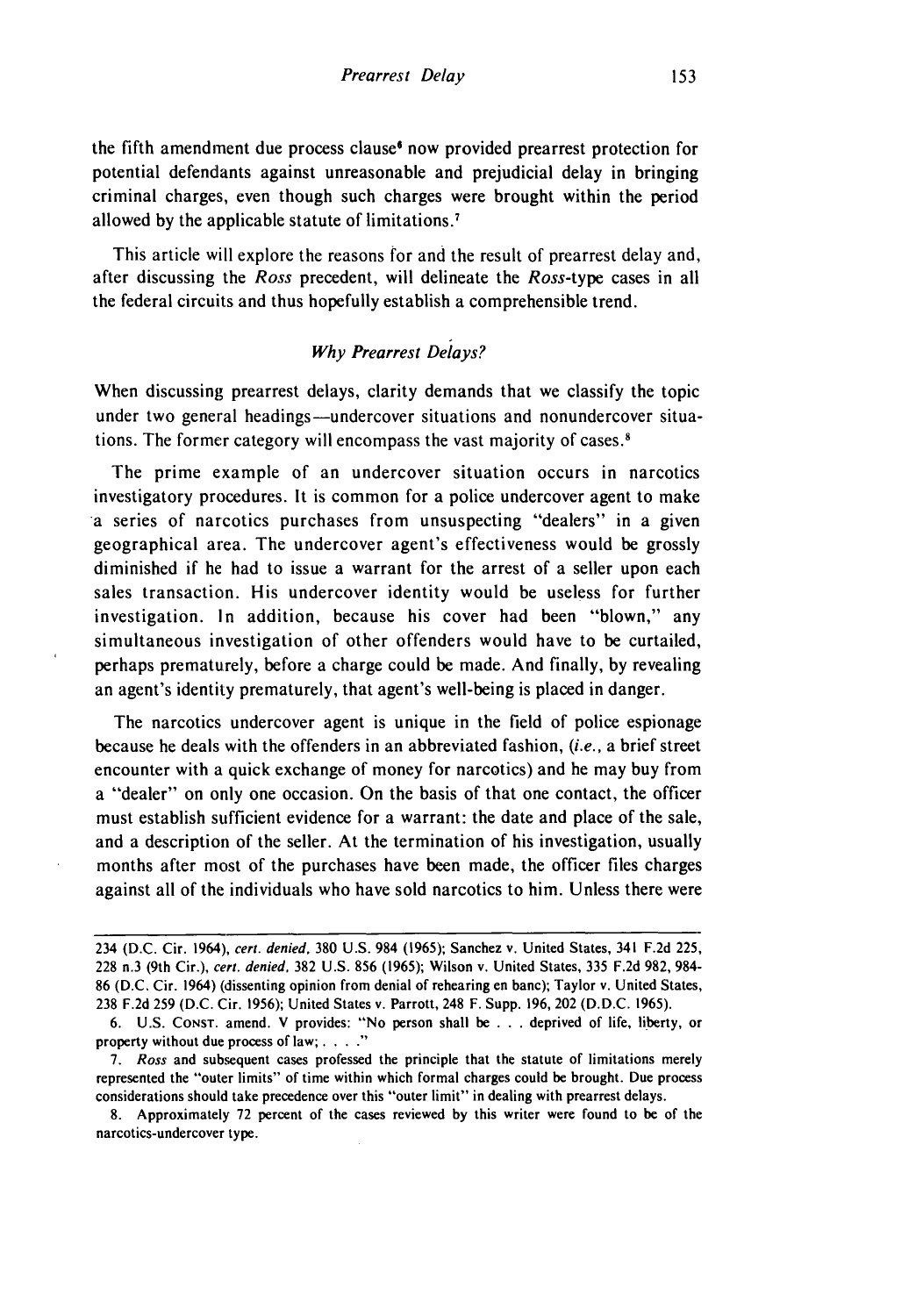other witnesses to the transactions, the government's cases rest solely on the memory and "sketchy" notes of the undercover agent. In non-narcotics undercover situations *(e.g.,* infiltration of a so-called "radical" group such as the Weathermen or Youth International People's Party) longer periods of undercover work are called for. The agent must win the acceptance and confidence of the group in order to be included in their "potentially criminal" plans. When the agent feels that he has sufficient evidence to bring charges against the group or certain individuals within it, he discards his undercover role and prepares for the arrest and indictment. His true identity may also have to surface at a time before the criminal act, *e.g.,* a bombing has occurred, in an effort to abort the group's planned endeavor. More than likely his notes are voluminous in comparison with the narcotics agent's brief diary. In addition, while the narcotics agent has a multitude of difficult identifications and arrests to make, the undercover "radical" has no problem with identifying the members of the group against whom charges will be brought. Also, since the undercover agent's primary purpose is a preventative one, cases involving such a "radical" group usually result in conspiracy charges against the individuals. The argument is made that the elements of proof of a conspiracy are not particularly stringent,<sup>9</sup> certainly they are less stringent than those the narcotics agent must prove. The narcotics agent on the other hand has a fairly difficult task. He has little face-to-face contact with "potential defendants", and he encounters many more of these "potential defendants" than any other type of undercover agent. He must be able to testify convincingly as to the time and place of the transactions, and his notes and memory must be utilized to positively identify the defendant and withstand any cross-examination pressure from the defense.

The nonundercover situation of prearrest delays also breaks down into two categories. The first occurs when lengthy investigation is necessary because of the nature of the offense involved.10 Such lengthy investigation is required to

<sup>9.</sup> A conspiracy is defined as "a combination between two or more persons to accomplish a criminal or unlawful act, or to do a lawful act by criminal or unlawful means." R. PERKSIN, CRIMINAL LAW 613 (2d ed. 1969). Proof of conspiracy requires showing of the nature of the agreement, participation, the mental state of the conspirators, and an overt act taken toward completion of the conspiracy. **I** WHARTON'S **CRIMINAL LAW AND PROCEDURE** 171-221 (Ist ed. 1957).

<sup>10.</sup> United States v. Halley, 431 F.2d 1180 (9th Cir. 1970), a 17 month delay in prosecuting a bank robber was held nonprejudicial and necessary for the investigatory processes; United States v. Orsinger, 428 F.2d 1105, 1114 (D.C. Cir. 1970), a five year delay in a prosecution for mail fraud was held reasonable because of the extended investigation necessary into the complicated affairs of the defendant and his corporations; United States v. Parrott, 425 F.2d 972 (2d Cir. 1970), investigation of the complex criminal deeds of defendants allowed for a three year delay in a conspiracy to sell unregistered securities; United States v.Feldman, 425 F.2d 688 (3d Cir. 1970), investigation provided ample justification for a 42 month delay in prosecution for concealing assets in a bankruptcy proceeding.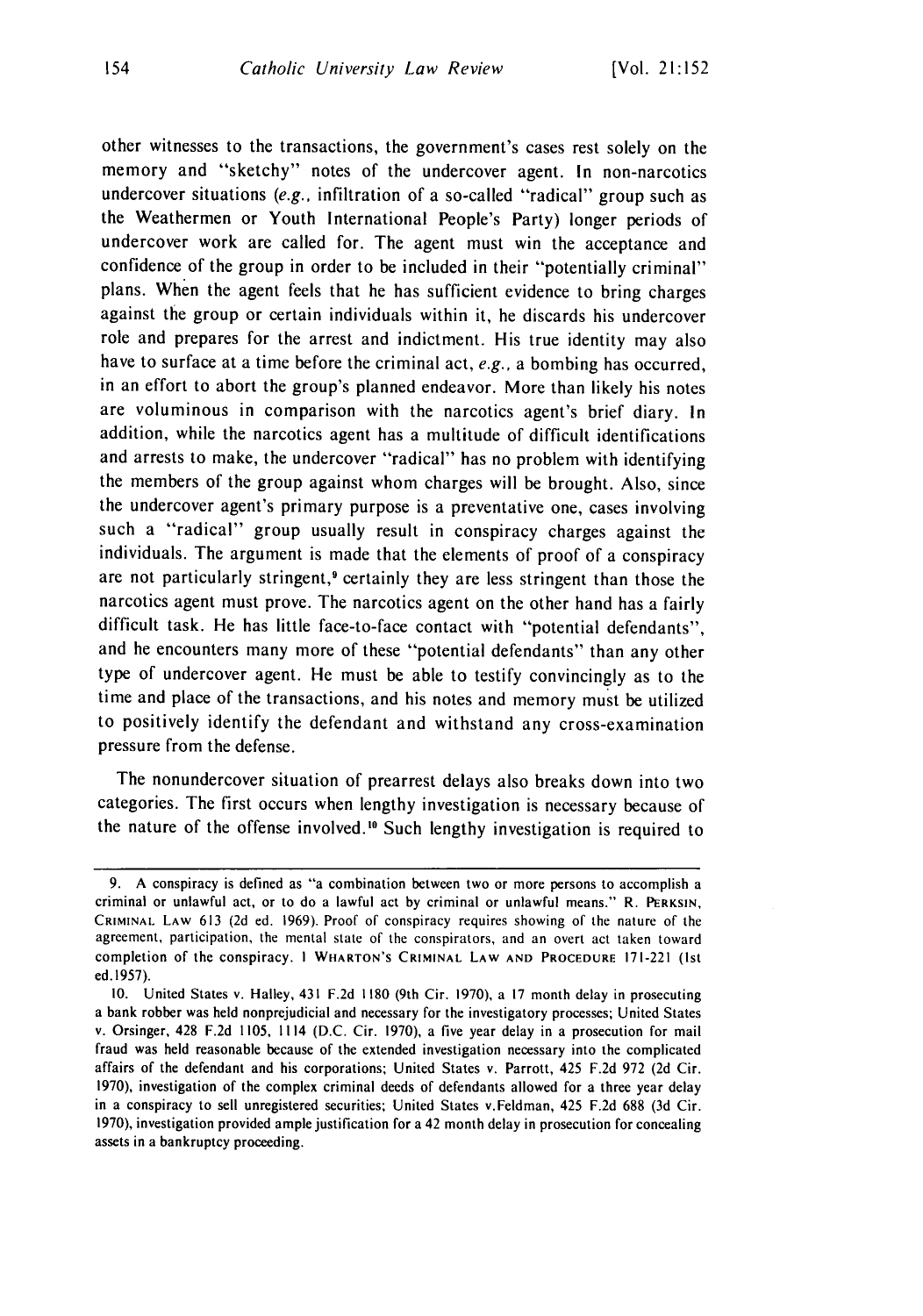insure against the false arrest of innocent people. The delay in this category of cases is generally reasonable as part of the inherent difficulties in proving a particular crime.<sup>11</sup> The second category of nonundercover delay occurs when the police have probable cause to arrest an individual but for one reason or another fail to do so for a period of time. <sup>12</sup>**If** the police effort in these instances was diligent and normal the courts have held that such delays were not purposeful, *i.e.,* intentional on the part of the law enforcement officials, and therefore they were reasonable.

#### *Effects of Delay-Prejudice*

Prejudice from prearrest delays occurs in two ways. First it negatively affects the defendant's ability to defend himself. This can occur due to a lapse of memory on the part of the defendant. During the entire period of delay the future defendant is unaware that he will eventually be called upon to answer for his whereabouts and conduct on the specific date of the alleged offense. Ordinarily, unless he has a stable frame of reference, *i.e.,* steady employment, he will be unable to attach any particular significance to the day or days in question and thus will not be able to recall where he was or whom he saw. Prearrest delay is especially acute in the case of narcotics offenders who may easily be prejudiced **by** an inability to remember events which allegedly occurred months before arrest and **by** an inability to obtain witnesses to verify an alibi defense.'3 Besides the problem of recalling his exact whereabouts, the accused's defense could also suffer **by** the death or disappearance of witnesses who could have testified on his behalf<sup>14</sup> and establish an alibi defense or perhaps

*<sup>1</sup>I.* See cases cited in note **10** supra.

<sup>12.</sup> United States v. McCray, 433 **F.2d 1173, 1175 (D.C.** Cir. **1970),** a ten month delay after offense of "larceny after trust" held not violative of defendant's due process rights because defendant was aware that police were looking for him five days after the offense was committed. United States v. Lewis, 433 **F.2d** 1146, 1148 **(D.C.** Cir. **1970),** three and one-half month delay after robbery and assault was **held** not violative of defendant's due process rights because of the exigencies of the investigative and indictment processes and **by** defendant's enrollment in the Air Force. **But** see Jones v. United States, 402 **F.2d 639 (D.C.** Cir. **1968),** in which the court remanded the case for a determination of possible prejudice where defendant was arrested for a robbery seven months after the victim had identified defendant from photographs. The delay was seemingly inexplicable since defendant lived and worked in the immediate vicinity for the entire seven-month period; United States v. Wahrer, **319** F. Supp. **585 (D.** Alas. **1970),** an eight month delay justified reversal of conviction of unlawful possession of firearms where the nature of the crime required no lengthy investigation and there was no other reason for delay.

**<sup>13.</sup>** In his dissent to Powell v. United States, **352 F.2d 705, 711 (D.C.** Cir. **1965),** Judge Skelly Wright stressed this very point concerning narcotics offenders: "The people in this subculture simply do not have desk pads and social calendars to assist them in determining where they were at a particular time many months before. **They** live from day to day and one day is very much like another."

<sup>14.</sup> See United States v. Haulman, **288** F. Supp. **775 (E.D.** Mich. **1968);** *cf* United States v. Smalls, 438 **F.2d 711 (2d** Cir. **1971).**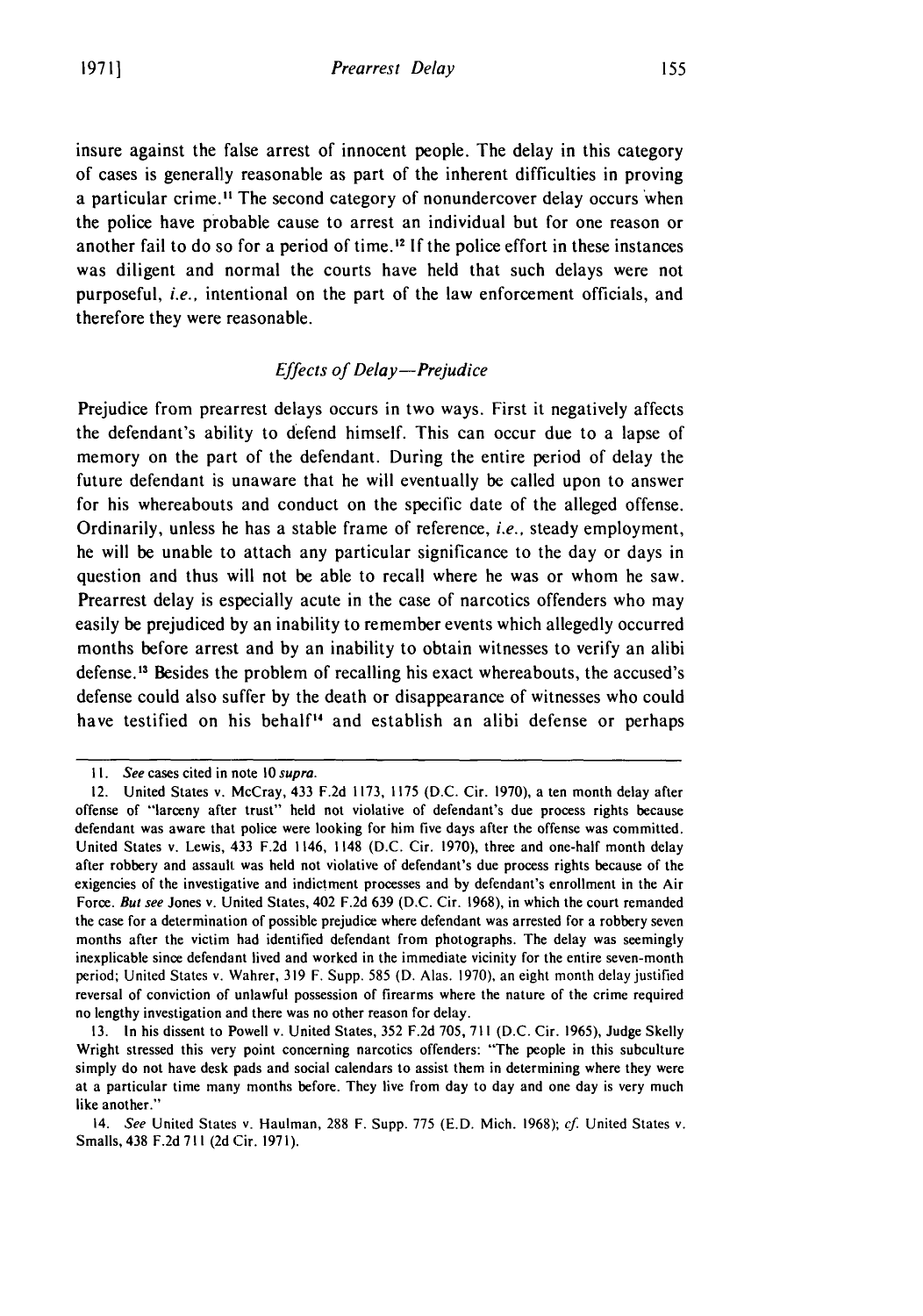substantiate a defense of entrapment.<sup>15</sup> The second situation resulting in prejudice to the defendant affects identification procedures. This is especially true in narcotics cases. As was previously discussed, the narcotics agent makes numerous transactions in very similar circumstances and with many different dealers. How can he be sure that the right man is in the defendant's chair? Is it not likely that after a few months his memory of the brief encounter is clouded as to the distinguishing characteristics of the narcotics dealer? In these cases a court looks to how the identification by the agent was carried out. An identification made during a face-to-face re-encounter under similar conditions is considered more effective than one made as the agent sifts through a stack of photographs of known narcotics addicts and offenders. The court will naturally consider whether the identification was corroborated by other witnesses to the transactions. If not, the agent's notebook must be carefully scrutinized: How much does he rely on his notes?<sup>16</sup> How complete a description of the defendant is contained in his notebook?<sup>17</sup> How much experience does the agent have?<sup>18</sup> And of course how long was the delay?<sup>19</sup>

#### An *Examination of Ross and Woody-Precedent Setters?*

Ross v. United States was a narcotics delay case in which the United States Court of Appeals for the District of Columbia held that a balance must be struck between the public interest served by undercover narcotics investigation by the police, and the prejudice to the defendant stemming from the method of investigation and the reasonableness of the police conduct. The court reversed Ross' conviction and found: **(1)** a purposeful, *i.e.,* intentional seven month  $delay<sup>20</sup>$  by the police between the time of the alleged sale and the swearing out of a warrant even though the defendant was continuously available for arrest during the entire period; (2) that the appellant was a man of little intelligence,<sup>21</sup> was employed irregularly, and was making a plausible claim of inability to recall or reconstruct the day of the offense; and (3) that the undercover agent, a rookie policeman, also showed the effects of the passage of time since he admitted having no personal recollection of the incident and testified largely while referring to his notes.<sup>22</sup> The officer's testimony was also uncorroborated as to the identity of the defendant in one of many similar transactions over a long period of time.

22. **Id.** at 214.

<sup>15.</sup> See United States v. Curry, 284 F. Supp. 458 (N.D. **Ill.** 1968).

<sup>16.</sup> See Ross v. United States, 349 F.2d 210 (D.C. Cir. 1965).

<sup>17.</sup> See Woody v. United States, 370 F.2d 214 (D.C. Cir. 1966).

<sup>18.</sup> See Ross v. United States, 349 F.2d 210 (D.C. Cir. 1965).

**<sup>19.</sup>** *Id. at* **213.**

<sup>20.</sup> **Id.** at 215.

<sup>21.</sup> *ld.* at **213.**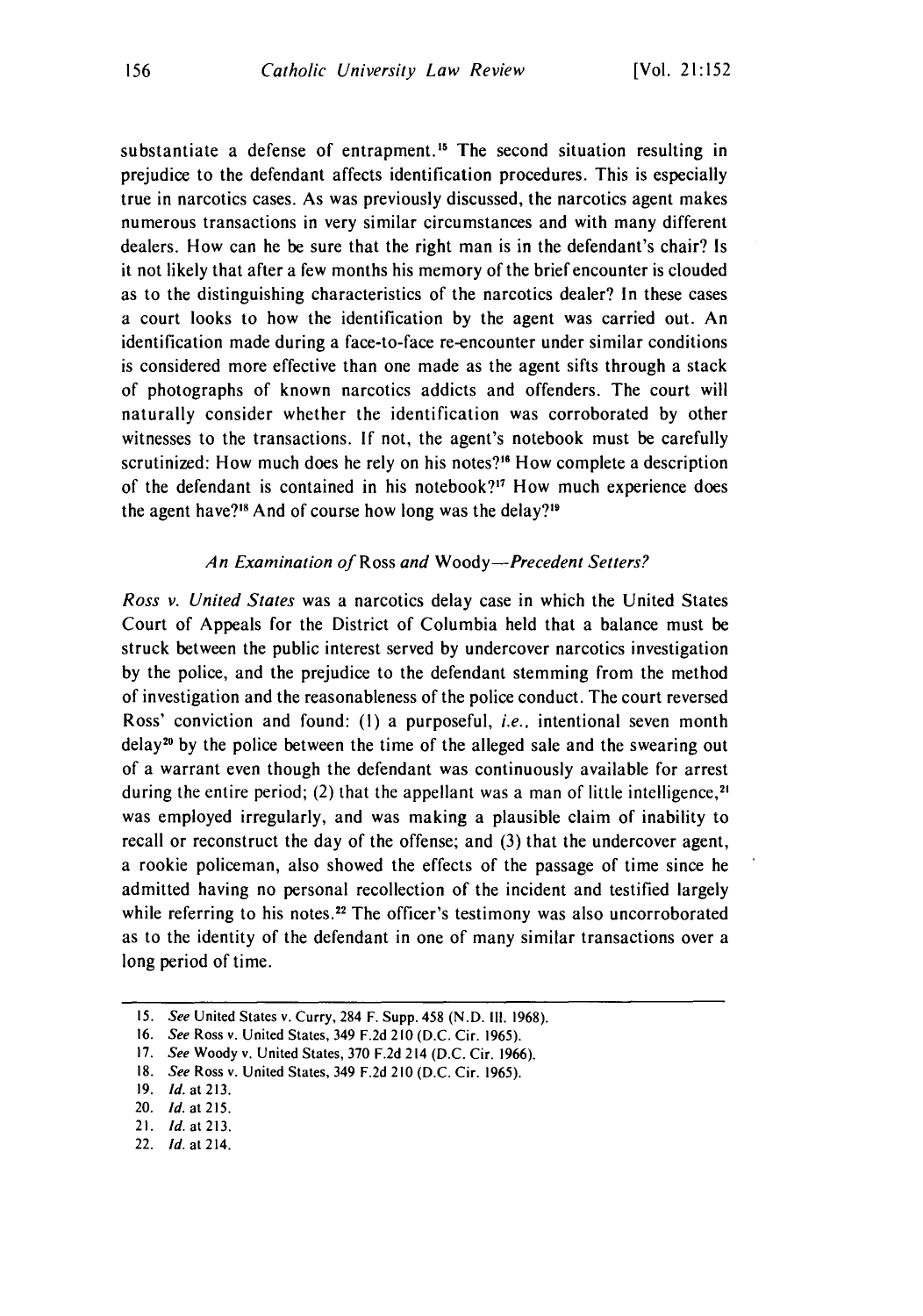In *Woody v. United States22* where the facts were similar to those in *Ross, <sup>4</sup>* Chief Judge Bazelon found that the police investigative methods resulted in prejudice to the accused. He held that the police have a positive obligation to minimize prejudice and increase their efforts to reduce the risk of erroneous convictions. He further stated that "[R]isks are created where, for example, the delay is unreasonably lengthy or wholly unnecessary, or where the police have it within their power to enhance the reliability of their method of identification without jeopardizing their undercover investigation, yet fail to do so."<sup>25</sup> Both Chief Judge Bazelon and Judge McGowan, who concurred in the reversal of the conviction, spoke in terms of distinguishing factors and special circumstances which warranted reversal. For Bazelon, the failure of the arresting officer to notice the two-inch facial scar on the appellant and the clothing he (defendant) was wearing when the officer normally recorded such characteristics in his contemporaneous notes, cast grave doubts as to the effectiveness of the identification.26 Judge McGowan stated that the delay of four months was not so unreasonable as to warrant reversal absent special circumstances. However, the death of one potential witness and the unwillingness of another to testify, constituted "potential prejudice which goes well beyond the usual protestation of inability to remember." $27$  The dissenting opinion of Judge (now Chief Justice) Burger framed the issue rather clearly as not being a question of whether or not there was prejudice to the defendant's case, but simply whether the identification was adequate. Burger differed from McGowan in his assessment of prejudice. He maintained that the application of *Ross* to any specific case turns on three operative elements: (I) the length of the purposeful delay; (2) the basis of identification; and (3) the effect of the delay in rebutting the identification, *i.e.*, the resulting prejudice.<sup>28</sup> "It is the existence of a purposeful delay and a *Ross-type* identification that permits a lesser degree of prejudice to reverse; without those factors, the narcotics defendant would be required to show substantial and specific prejudice." 29 Thus Burger felt that because the delay was of only four months, a greater showing of prejudice had to be made, which prejudice was not sufficient in *Woody* to require reversal. Burger felt that Woody's identification process was more reliable than Ross'30 and that no great quantum of prejudice resulted from the

<sup>23.</sup> **370** F.2d 214 (D.C. Cir. 1966). *See* Note, **80 HARv.** L. REv. 1361 (1967).

<sup>24.</sup> Actually, the alleged offense arose out of the same series of transactions as that in the *Ross* case.

<sup>25. 370</sup> F.2d at 216-7.

<sup>26.</sup> **Id.** at 217.

<sup>27.</sup> **Id.** at 219.

<sup>28.</sup> *Id.* at 220.

<sup>29.</sup> *Id.* at 220-21.

<sup>30.</sup> *Id.* at 221. The undercover agent identified Woody from photographs within a week to ten days after the alleged offense.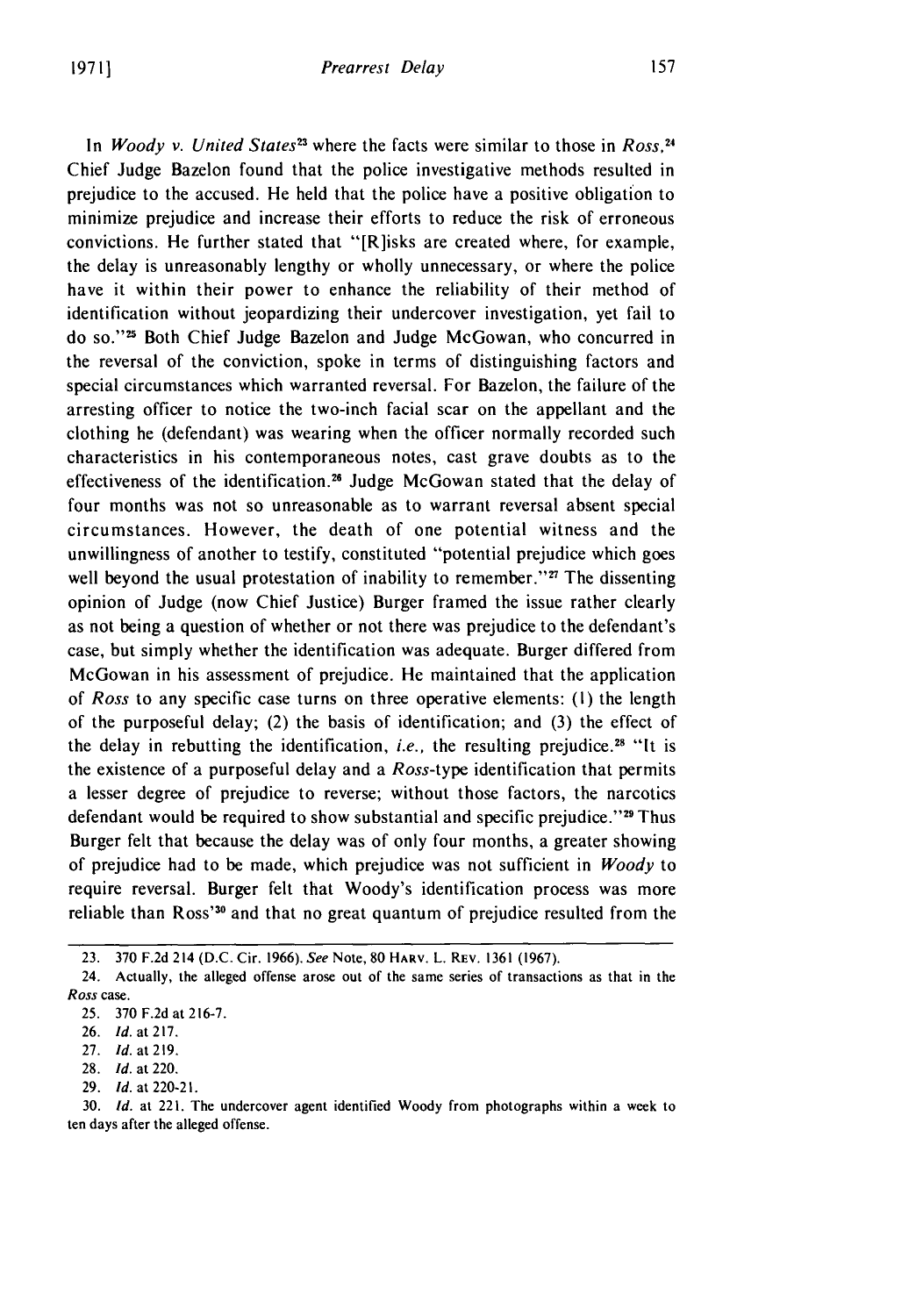death of a "key" defense witness. Such prejudice is only speculative.<sup>31</sup>

#### 1965-1971: Requiem for Ross and Woody?

In retrospect it seems that Judge Burger's dissent in Woody foreshadowed the downfall of the due process argument with respect to prearrest delays. Since 1965, when Ross and Woody were decided, all the federal circuits have merely paid lipservice to their holdings. There is a paucity of decisions in which a reversal of a conviction has been granted on the grounds of unnecessary prearrest delay.<sup>32</sup> On the other hand there is a plethora of prearrest delay decisions which have upheld convictions; these are distinguished from Ross and *Woody* in five general ways: (1) the delay was of such a short duration as to be considered reasonable; (2) the government had valid justification for the delay; (3) the accused's defense was not prejudiced by the delay; (4) even if prejudiced, the accused failed to raise the argument before the trial ended; (5) the prearrest delay is controlled solely by the statute of limitations. One or more of these distinctions was used by the federal courts in their efforts to avoid a *Ross-type* result. For the sake of clarity, each of these points will be discussed briefly.

#### The Delay

In Jackson v. United States<sup>33</sup> the court stated that the delay in arrest may be so great that prejudice can be presumed unless the government can show otherwise. However, no other federal court has expounded on the dictum in

*<sup>31.</sup>* **Id.** at 222. Even if Woody had been arraigned the very day of the offense the witness would not have been able to testify at his trial since she died 3 *h* months later. Woody's case had not reached the trial stage by that time.

<sup>32.</sup> Jones v. United States, 402 F.2d 639 (D.C. Cir. 1968), the court had difficulty in ascertaining the justification for a seven month delay in a robbery case. Defendant lived at his mother's house and worked a few blocks from the situs of the crime for the entire seven month period. The court remanded the case with instructions for the district court to determine what prejudice had evolved, and what if any justification there was for the delay. Godfrey v. United States, 358 F.2d 850 (D.C. Cir. 1966), the court divided the four month delay into two periods. The first two months were reasonable because of the undercover agent's retention of his undercover role, but once the government issued the arrest warrant the last two months proved prejudicial with no justification. United States v. Wahrer, 319 F. Supp. 585 (D. Alas. 1970), the court held that there was no explanation for an eight month delay. There was no complicated investigation required for an unlawful possession of firearms charge. Defendant had shown prejudice by his lapse of memory and loss of a witness. United States v. Haulman, 288 F. Supp. 775 (E.D. Mich. 1968), the court held that a two year delay from the time when the government had sufficient evidence to prosecute a federal banking violation was sufficiently prejudicial in that six witnesses had died within that span. United States v. Curry, 284 F. Supp. 458 (N.D. **Ill.** 1968), narcotics offenses and arrest was prejudicial because the defendant could not locate the undercover agent for purposes of an entrapment defense.

<sup>33. 351</sup> F.2d 821 (D.C. Cir. 1965).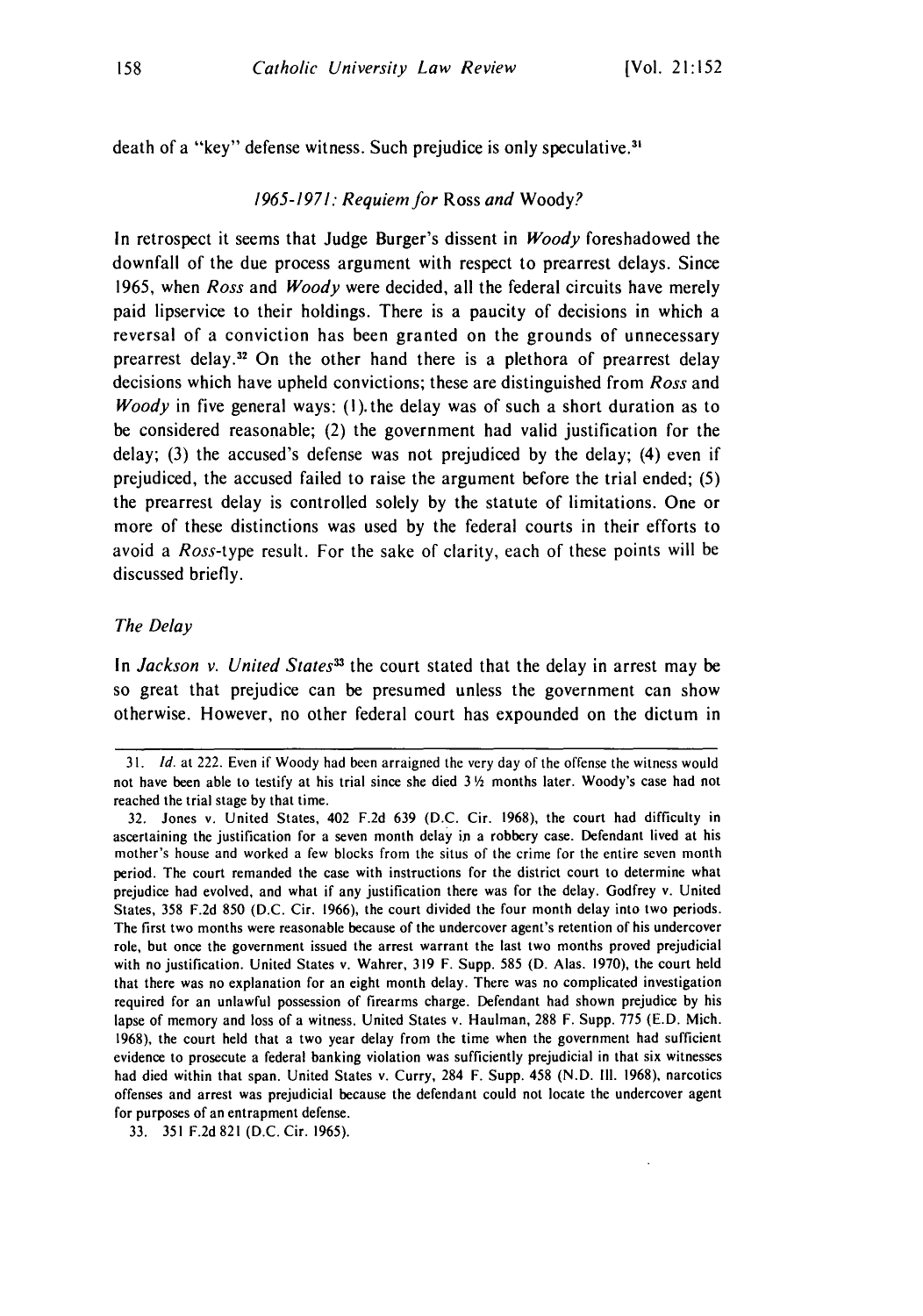*Jackson* and thus there has been no formula derived as to the exact point of time prejudice can be presumed. Rather, in *Worthy v. United States"* the court stated that a four month delay did not even require inquiry into the reasonableness of the police purpose for such a delay. The four months were simply accepted as justifiable. However, soon after *Worthy,* the *Woody* decision was handed down<sup>35</sup> in which the court *did* inquire into the reasonableness of a four month delay. In many cases the courts have merely based their decision on the premise that the delay was insignificant and therefore reasonable.<sup>36</sup>

#### *Justification for Delay*

Even if there is a delay between offense and arrest, the government may have valid reasons for it. In narcotics cases the justification for delay lies in the protection and further use of the investigatory agent by withholding his identity for a period of months. In nonnarcotics cases the delay may be justified by the necessity of lengthy investigation or difficulty in locating the defendant. $37$ 

#### *Resulting Prejudice*

Even if there is delay without valid justification the defendant must still make a showing of prejudice. This may take the form of prejudice to his defense in that his memory has faded concerning his whereabouts on the date of the alleged offense, or in that a defense witness has died or is unobtainable at the time of trial. Prejudice may also be manifested by identification problems. However, many courts have sidestepped this issue by considering corroborated testimony,

37. D.C. Circuit: United States v. McCray, 433 F.2d 1173 (1970) (diligent effort by police to locate defendant for ten months); United States v. Lewis, 433 F.2d 1146 (1970) (investigation and location of defendant held justification for delay); United States v. Orsinger, 428 F.2d 1105 (1970) (complicated investigation for mail fraud); Powell v. United States, 352 F.2d 705 (1965) (intent to protect identity of undercover agent); Bey v. United States, 350 F.2d 467 (1965) (protect identity of undercover agent). Second Circuit: U.S. ex. rel. Robinson v. Deegan, 315 F. Supp. 324 (S.D.N.Y. 1970) (unintentional delay of ive months in narcotics case.). Third Circuit: United States v. Morris, 308 F. Supp. 1348 (E.D. P.A. 1970) (delay to gather more evidence against a narcotics ring). Seventh Circuit: United States v. Napue, 401 F.2d 107 (1968), cert. denied, 393 U.S. 1024 (1969) (to protect undercover agent); United States v. Panczko, 367 F.2d 737 (1966), cert. denied, 385 U.S. 1009 (1967) (prosecution preparation for counterfeiting case), Ninth Circuit: United States v. Snyder, 429 F.2d 1242 (1970) (protect key witness); Whitted v. United States, 411 F.2d 107 (1969) (gather more evidence against other violators); Wilson v. United States, 409 F.2d 184, cert. denied, 394 U.S. 983 (1969) (protect identification and use of undercover agent).

<sup>34. 352</sup> F.2d 718 (D.C. Cir. 1965).

<sup>35. 370</sup> F.2d 214 (D.C. Cir. 1966).

<sup>36.</sup> D.C. Circuit: King v. United States, 369 F.2d 213 (1966) (seven months); Daniels v. United States, 357 F.2d 587 (1966) (eight weeks); Bey v. United States, 350 F.2d 467 (1965) (3 **/** months). Seventh Circuit: United States v. Escobedo, 430 F.2d 603 (1970) (two weeks). Ninth Circuit: Jordan v. United States, 416 F.2d 338 (1969) (three months). Tenth Circuit: United States v. Kellerman, 432 F.2d 371 (1970) (two weeks); Acree v. United States, 418 F.2d 427 (1969) (four months).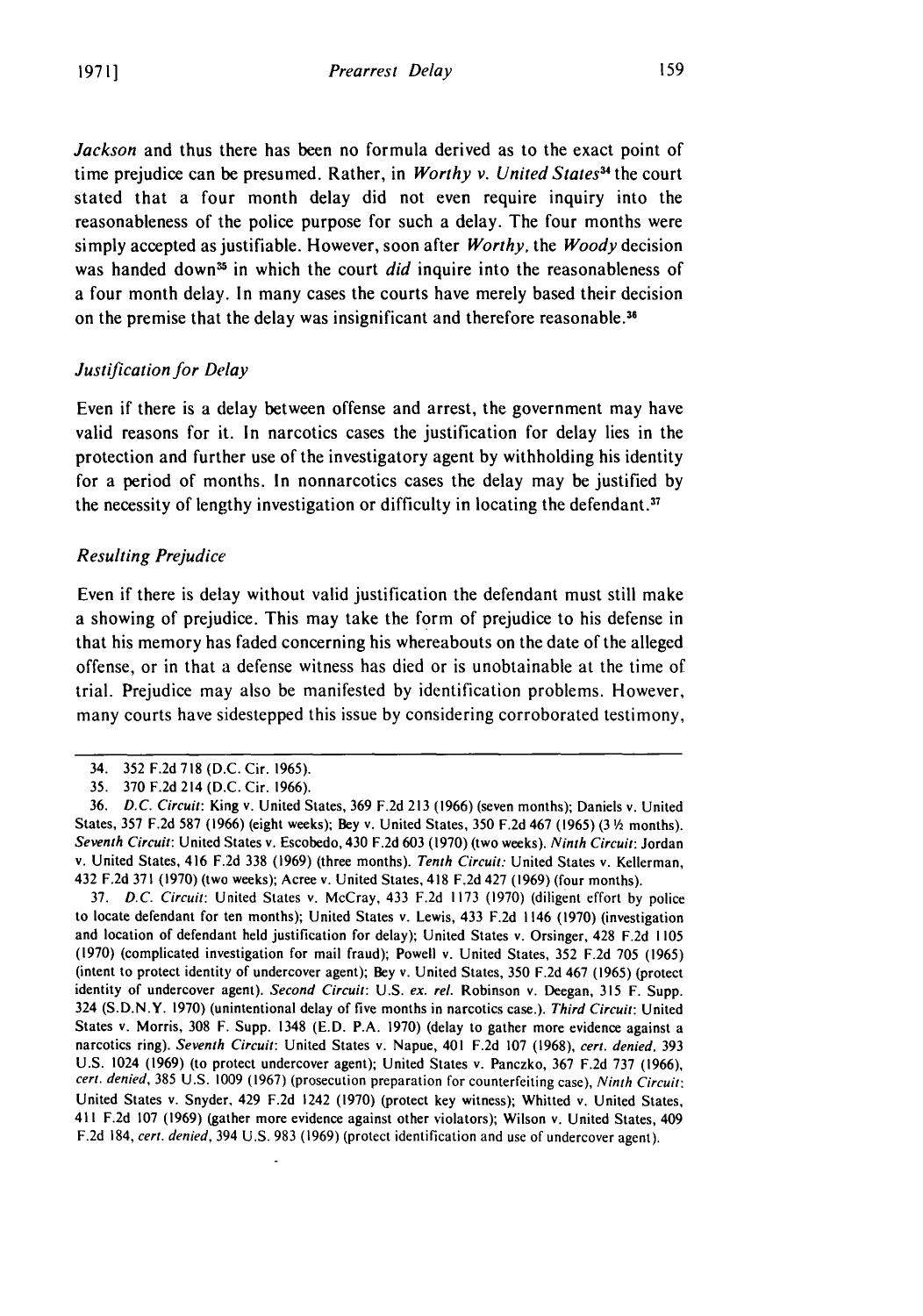the experience and reliability of the undercover agent, and the fact that the evidence may be documentary as factors lessening the prejudice to the defendant.<sup>38</sup>

#### Waiver

If the defendant does not raise the issue of a due process violation caused by delay at least by the end of his trial, he will be barred from raising it on appeal or attacking it collaterally.<sup>39</sup>

#### Statute of Limitations

Some jurisdictions have utilized the statute of limitations to dodge the due process argument. They have held that the only protection afforded a potential

39. **D.C.** Circuit: Hardy v. United States, 381 F.2d 941 (1967) (cannot raise issue collaterally). The remainder of the cases cited in this footnote all held that a reversal of conviction would not be proper because the defendant failed to raise the issue of due process violation by the end of trial. D.C. Circuit: Roy v. United States, 356 F.2d 785 (1965); Jackson v. United States, 351 F.2d 821 (1965). Second Circuit: United States v. Smalls, 438 F.2d 711 (1971); United States v. Parrott, 425 F.2d 972 (1970); United States v. Henry, 417 F.2d 267 (1969); Chapman v. United States, 376 F.2d 705 (1967); United States v. Sanchez, 361 F.2d 824 (1966). Fourth Circuit: United States v. Harbin, 377 F.2d 78 (1967). Seventh Circuit: United States v. Kotakes, 440 F.2d 342 (1971). Ninth Circuit: Estrella v. United States, 429 F.2d 397 (1970); Benson v. United States, 402 F.2d 576 (1968); United States v. Erickson, 325 F. Supp. 712 *(D.* Alas. 1971).

<sup>38.</sup> D.C. Circuit: United States v. Moss, 438 F.2d 147 (1970) (defendant could recall all relevant events); Dancy v. United States, 395 F.2d 636 (1968) (no prejudice because there were witnesses to the transactions and no identification problems); Brooke v. United States, 385 F.2d 277 (1967) (no identification problem, defendant had steady employment to serve as a frame of reference for recall); Worthy v. United States, 352 F.2d 718 (1965) (no identification problem); Powell v. United States, 352 F.2d 705 (1965) (defendant testified in considerable detail). First Circuit: United States v. Frost, 431 F.2d 149 (1970) (defendant had reason to remember offense and suffered no memory lapse). Second Circuit: United States v. Smalls, 438 F.2d 711 (1971) (witnesses were available); United States v. Parrott, 425 F.2d 972 (1970) (documentary evidence); United States v. Feinberg, 383 F.2d 60 (1967) (defendant was on notice that police were investigating one week after the offense). Third Circuit: United States v. Feldman, 425 F.2d 688 (1970) (defendant had notice of investigation one month after offense); United States v. Childs, 415 F.2d 535 (1969) (no identification problem since witness was a lifelong friend of defendant). Fourth Circuit: United States v. Baker, 424 F.2d 968 (1970) (agent had a number of contacts with defendant, thus no identification difficulty). Fifth Circuit: Holsen v. United States, 392 F.2d 292 (1968) (defendant failed to show prejudice in narcotics case where there was a delay of nine months). Seventh Circuit: United States v. Lee, 413 F.2d 910 (1968); United States v. Milstein, 401 F.2d 51 (1968) (defendant showed no loss of memory); United States v. Deloney, 389 F.2d 324 (1968) (defendants failed to show prejudice to their ability to defend). Eighth Circuit: United States v. Golden, 436 F.2d 941 (1971) (general inability to recall held not to be prejudice); United States v. Peterson, 302 F. Supp. 1232 (D. Minn. 1969) (corroborated testimony prevented identification prejudice). Ninth Circuit: Estrella v. United States, 429 F.2d 397 (1970) (defendant showed no memory loss by his specific testimony); United States v. Stanley, 422 F.2d 826 (1969) (no identification problem); United States v. Erickson, 325 F. Supp. 712 (D. Alas. 1971) (defendant knew that he was suspect in bank robbery only four months after offense).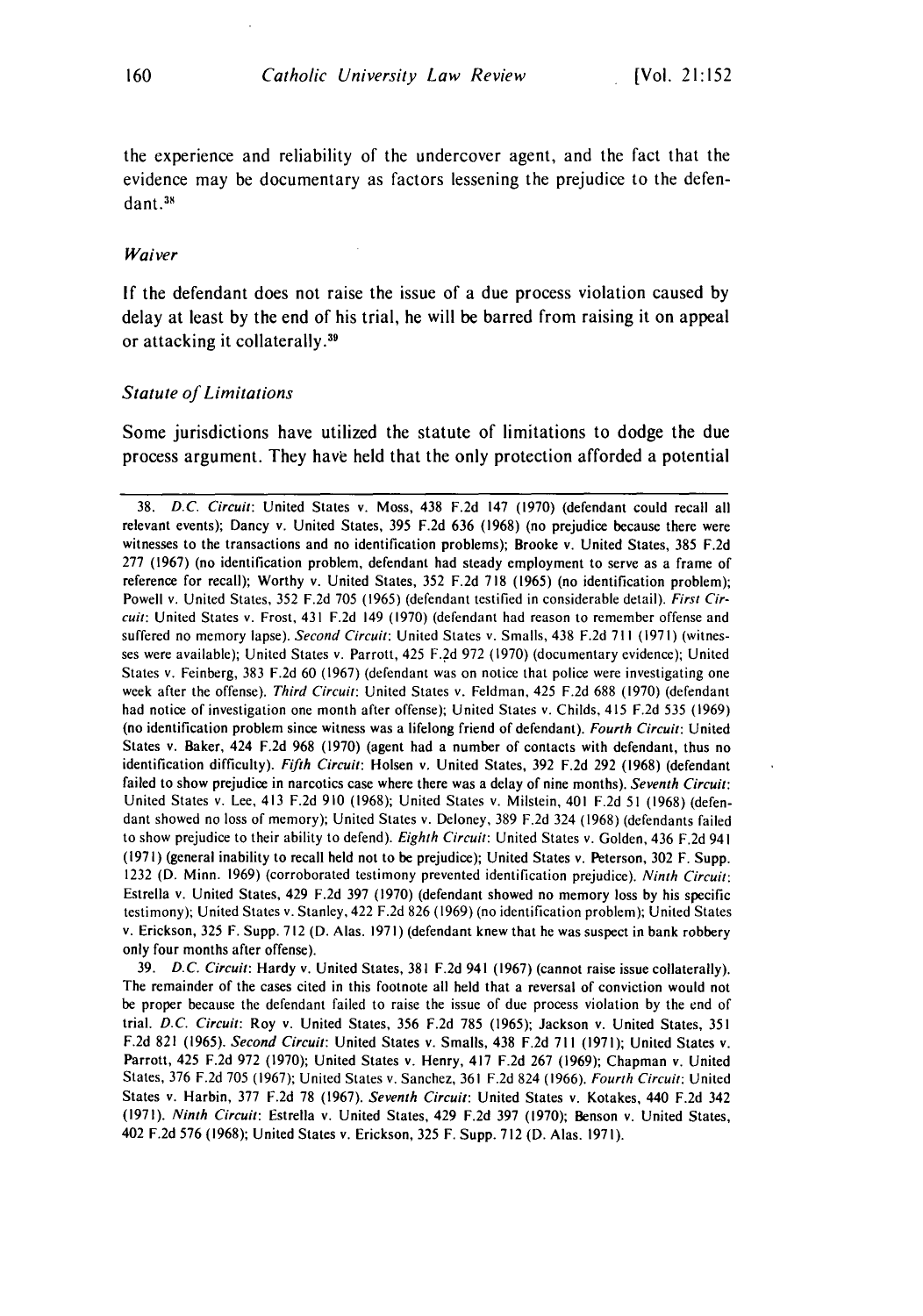defendant against stale prosecution lies in the application of the statute of limitations. Some jurisdictions have followed this traditional approach but have allowed for an exception if the defendant can exhibit prejudice and an unreasonable delay.<sup>40</sup>

#### *Conclusions and Recommendations:*

Since the federal circuits have not adhered to the rationale of *Ross,* and since the Supreme Court has yet to rule directly on this due process issue.<sup>41</sup> the central issue of prearrest delay is still unanswered. The fact of the matter is that a delay of some months does present a real problem to certain defendants, especially in narcotics cases. The narcotics offender has no reason to believe that the police have focused their suspicion on him and therefore, any alibi defense is usually prejudiced by lack of memory. Concededly, it is impractical to arrest every narcotics offender immediately. Some delay is necessary

[b]ecause there are no other ways of doing these things. But the police testimony was that, in planning and managing these undercover operations no account whatsoever was taken of a defendant's interest in being appraised quickly of what he is charged with having done. We will never know whether or not these operations can, with no serious impairment of the public interest, be differently arranged until their planning has at least taken this factor into account. We have heretofore recognized that some adverse impact upon this interest of the accused is inseparable from the undercover approach, and that a not inconsiderable period of delay may be justifiable in the balancing of public and private interests.<sup>42</sup>

The danger of prejudice due to misidentification can be lessened to a degree by the use of multiple transactions with the one person, and by different undercover agents if necessary. Corroboration would then be present in all

<sup>40.</sup> The following cases all held that the applicable statute of limitations should be the sole protection for the potential accused. First Circuit: Schlinsky v. United States, 379 F.2d 735 (1967). Second Circuit: United States v. Capaldo, 402 F.2d 821 (1968). Fifth Circuit: Kroll v. United States, 433 F.2d 1282 (1970); Whatley v. United States, 428 F.2d 806 (1970); McConnell v. United States, 402 F.2d 852 (1968), cert. denied, 394 U.S. 933 (1969). Sixth Circuit: Lothridge v. United States, 441 F.2d **919** (1971); United States v. Harris, 412 F.2d 471 (1969); Hoopengarner v. United States, 270 F.2d 465 (1959). Ninth Circuit: United States v. Halley, 431 F.2d 1180 (1970).

<sup>41.</sup> See Justice Brennan's discussion of the relevant issues in prearrest delay in Dickey v. Florida, 398 U.S. 30, 43-47 (1969) (concurring opinion); In United States v. Ewell, 383 U.S. 116 (1966), the court held that the statute of limitations is "usually considered the primary guarantee against bringing overly stale criminal'charges." **Id.** at 122; and in Hoffa v. United States, 385 U.S. 293 (1966), the court said that "there is no constitutional right to be arrested." **Id.** at **<sup>310</sup>** (dictum).

<sup>42.</sup> Lee v. United States, 368 F.2d 834, 835 n.2 (D.C. Cir. 1966).